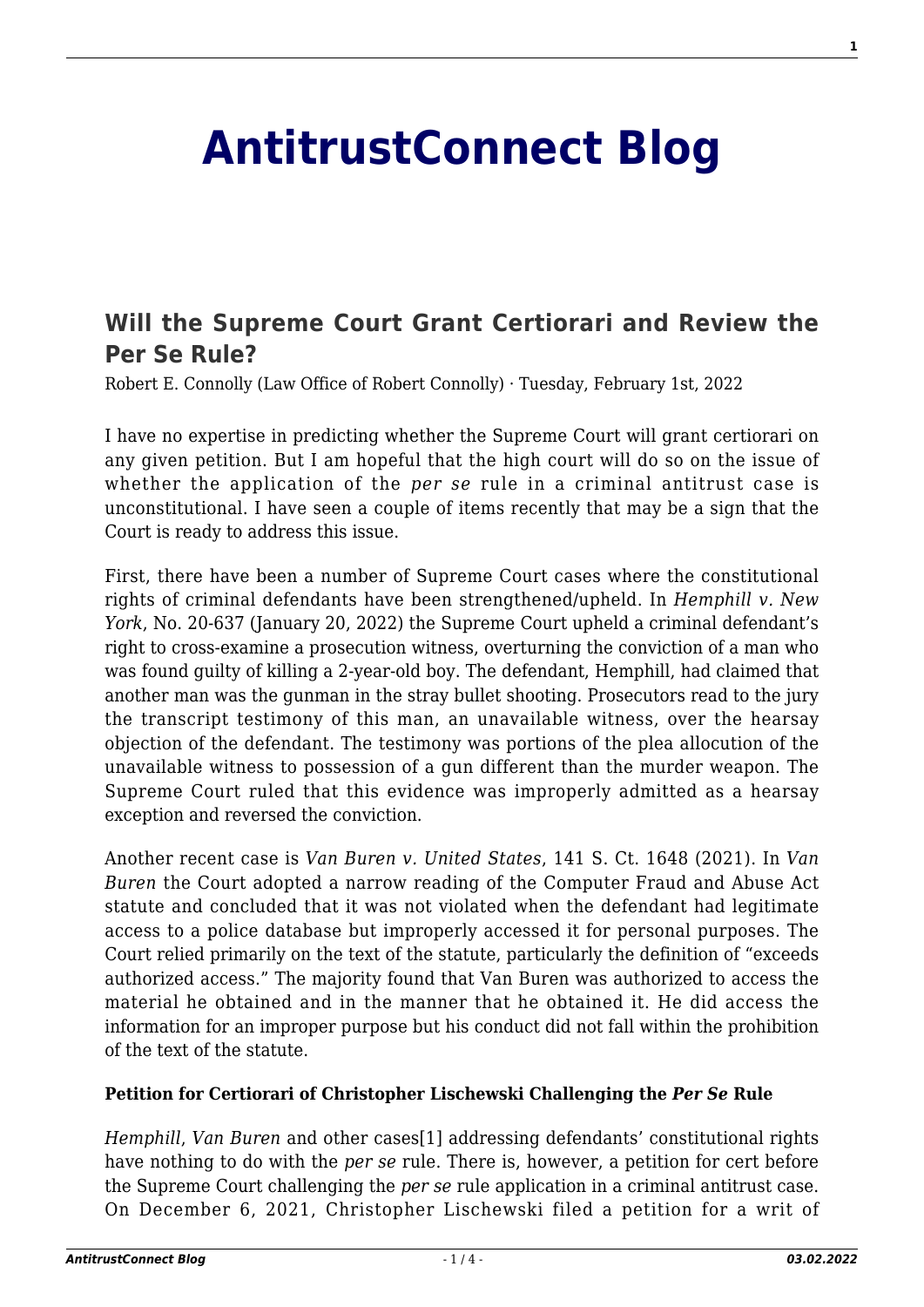certiorari. *Lischewski v. United States*, \_\_U.S.\_\_ , case no. 20-10211(December 8, 2021). Lischewski was convicted of orchestrating and participating in a conspiracy to fix the price of tuna. The jury had been given a typical *per se* charge:

*Conspiracies to fix prices are deemed to be unreasonable restraints of trade and therefore illegal, without consideration of the precise harm they have caused or any business justification for their use.*

*Therefore, if you find that the government has met its burden with respect to each of the elements of the charged offense, you need not be concerned with whether the agreement was reasonable or unreasonable, the justifications for the agreement, or the harm, if any, done by it. It is not a defense that the parties may have acted with good motives, or may have thought that what they were doing was legal, or that the conspiracy may have had some good results. If there was, in fact, a conspiracy to fix the prices for canned tuna as alleged, it was illegal.[2]*

The **"Question Presented**" in Lischewski's petition is: "…whether the operation of the *per se* rule in criminal antitrust cases violates the constitutional principle that every element of an offense must be submitted to a jury and proven beyond a reasonable doubt."

On December 17, 2021, the Government filed a notice stating, "The Government hereby waives its right to file a response to the petition in this case, unless requested to do so by the Court." The Court replied on December 29, 2021: "Response requested." The government's response is due February 28, 2022. It seems interesting that the Court requested a response from the government. Does that mean that the Court may give serious consideration to granting the petition? Or that the petition caught the eye of one or more Justice? Seems so, but I don't know. *If anyone who has some expertise in this area would care to comment that would be much appreciated.* 

The Supreme Court has recently denied cert in a previous appeal from the Ninth Circuit regarding the *per se* rule. *Sanchez v. United States*, case 19-288, (January 13, 2020)(cert. denied). *Sanchez* involved a conviction for bid rigging at public auctions. Nonetheless, defendants have continued to raise and preserve constitutional objections to the *per se* rule in virtually (and perhaps every) current criminal pricefixing/bid rigging/market allocation case being prosecuted by the Antitrust Division. It is time for the Supreme Court to weigh in on this issue. As one Ninth Circuit judge said: I think if it's going to get straightened out [whether the *per se* rule is constitutional in a criminal case] it's going to have to require either an *en banc* panel of this court or more likely the Supreme Court itself."[3]

## **What if the** *Per Se* **Rule Is Struck Down?**

Cartels are the supreme evil of antitrust. It says so on my blog masthead–and Justice Scalia said it first in *Verizon v. Trinko*, 540 U.S. 398, 408 (2004). But a robust criminal enforcement program is not as reliant on a *per se* rule as many think. When the government charges cartel behavior such as price fixing or bid rigging the case almost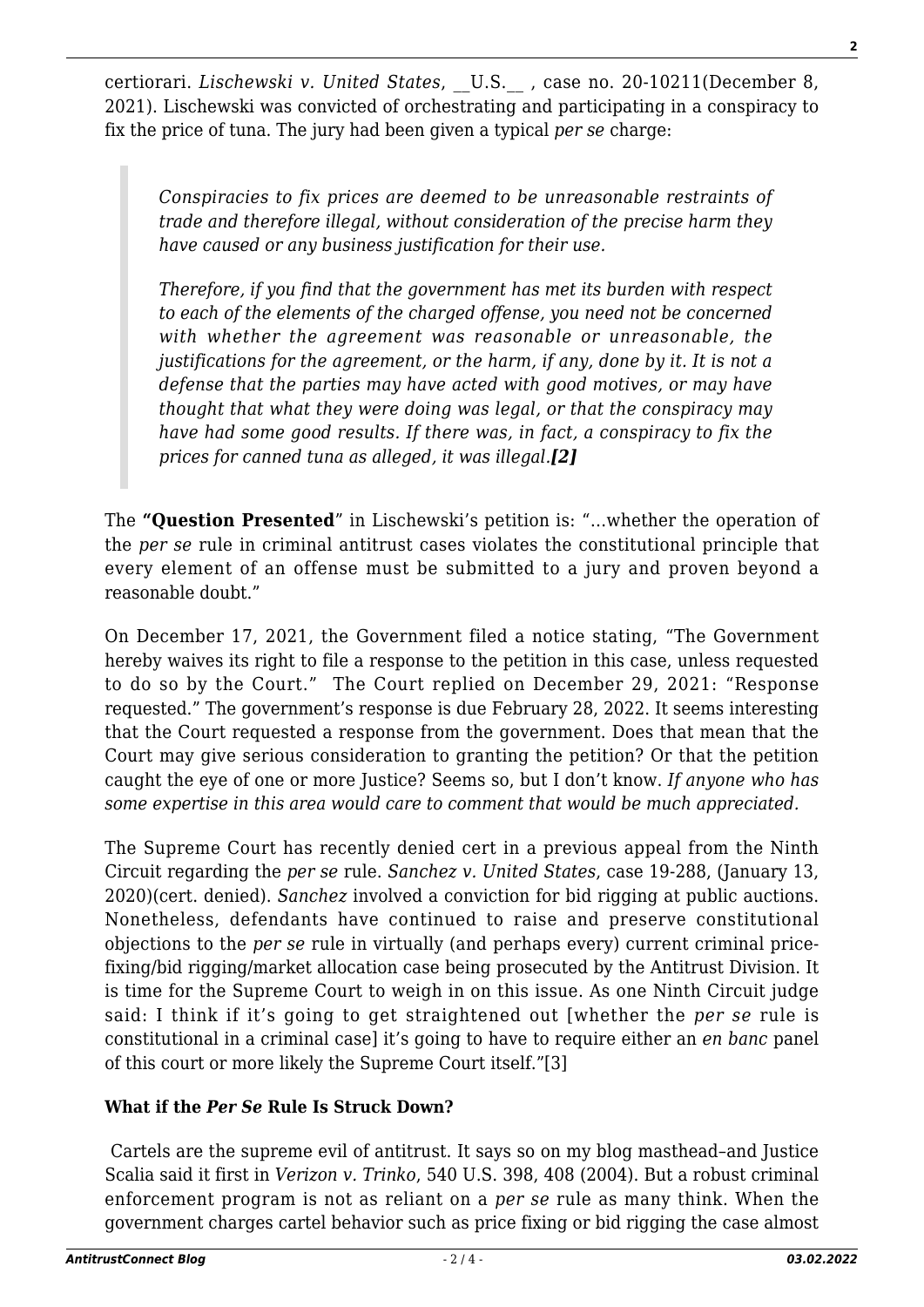always involves secrecy, code names, covert meetings, document destruction and other fraudulent activity. The *Lischewski* indictment, for example, alleged the conspirators:

*employed measures to conceal their conduct, including, but not limited to, using code when referring to coconspirators, meeting at offsite locations to avoid detection, limiting distribution and discouraging retention of documents reflecting conspiratorial contacts, and providing misleading justifications for prices*.

*US v. Lischewski*, Indictment, Paragraph 10 H, Case 3:18-cr-00203-RS, filed 05/16/18 (N.D. Cal). To raise a defense that an agreement was "pro-competitive" a defendant would first have to *admit* that there was an agreement that he/she knew about and participated in. As a prosecutor, if you get that admission you are already rounding third base and on your way to home. Also, eliminating the *per* se rule does not eliminate the Federal Rules of Evidence. The evidence relevant to a price fixing trial need not be as expansive as the evidence relevant in a monopolization case.

There may be some cases where, without a *per se* rule, the government may have great difficulty proving an unreasonable restraint beyond a reasonable doubt. Perhaps those cases should not be brought as criminal cases. The *per se* rule was created by the Supreme Court when price fixing was a misdemeanor and there was no realistic threat of an individual going to jail. Today, the Sherman Act has a maximum penalty for an individual of 10 years in prison, which the Antitrust Division has actually sought. When lobbying Congress to pass a 10-year maximum prison sentence, the DOJ leadership stated: "the [criminal] cases that we are charging, and prosecuting are unmistakable fraud."[4] As long as the Antitrust Division remains faithful to that pledge, the lack of a *per se* rule should not deter the prosecution of hard-core cartels.

Thanks for reading. [Bob Connolly](https://www.linkedin.com/in/robert-connolly-64167116/) bob@reconnollylaw.com

This post originally appeared on the [CartelCapers](https://cartelcapers.com/blog/will-the-supreme-court-grant-certiorari-and-review-the-per-se-rule/) blog.

\*\*\*\*\*\*\*\*\*\*\*\*\*\*\*\*\*\*\*\*\*\*\*\*\*\*\*\*\*\*\*\*\*\*\*\*\*\*\*\*\*\*\*\*\*\*\*\*\*\*

[1] See generally, Joseph Mark Stern, *Sotomayor and Gorsuch Resume Their Fight for the Future of the Sixth Amendment*, Slate, January 7, 2019, available at. [https://slate.com/news-and-politics/2019/01/sotomayor-gorsuch-supreme-court-diss](https://slate.com/news-and-politics/2019/01/sotomayor-gorsuch-supreme-court-dissent-criminal-restitution.html) [ent-criminal-restitution.html](https://slate.com/news-and-politics/2019/01/sotomayor-gorsuch-supreme-court-dissent-criminal-restitution.html); see also Mark Joseph Stern, "*Neil Gorsuch and Sonia Sotomayor Team Up to Protect Criminal Defendants,*" Slate November 19, 2018. available

at [https://slate.com/news-and-politics/2018/11/neil-gorsuch-sonia-sotomayor-sixth-ame](https://slate.com/news-and-politics/2018/11/neil-gorsuch-sonia-sotomayor-sixth-amendment-dissent.html) [ndment-dissent.html](https://slate.com/news-and-politics/2018/11/neil-gorsuch-sonia-sotomayor-sixth-amendment-dissent.html).

[2] As an aside, doesn't it seem a bit odd that for a felony that carries a maximum penally of 10 years in jail, the jury is instructed that good motives and even good results are irrelevant?